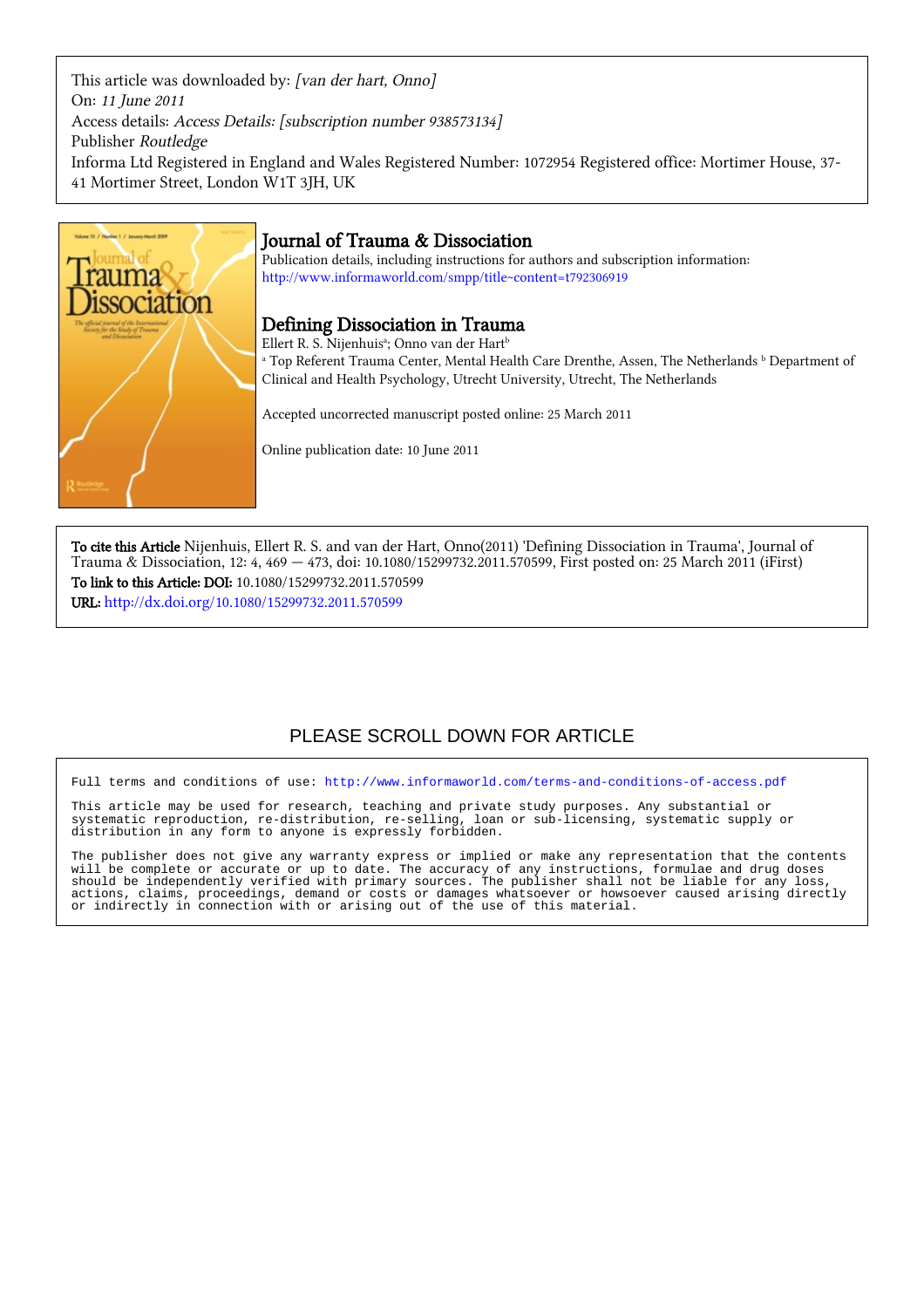

# **Defining Dissociation in Trauma**

ELLERT R. S. NIJENHUIS, PhD

*Top Referent Trauma Center, Mental Health Care Drenthe, Assen, The Netherlands*

ONNO VAN DER HART, PhD *Department of Clinical and Health Psychology, Utrecht University, Utrecht, The Netherlands*

When one [i.e., an individual as a whole personality] doesn't notice something, doesn't make some associations with it, this is not dissociation. It is a suppression of work, of synthesis.—Pierre Janet (1927*/*2007, p. 375)

We are most thankful for our esteemed colleagues' reviews of our proposal for a definition of dissociation in trauma and for their critical comments and compliments. We gratefully acknowledge that many discussants are in agreement with us that the definition of dissociation needs more specificity we just disagree about the degree and kind of specificity. We also appreciate the editors' generous invitation to respond. For lack of space, our rejoinder must be selective for now.

*According to one or several reviewers, our definition ... ... involves artificial distinctions (Butler).*

Any conceptualization, distinction, or categorization is human made according to some point of view, principle, or interest. Thus, indeed, our conceptualization of dissociation involves artificial distinctions, as do *all* conceptualizations.

*... involves one feature of an entire elephant (Bowman, Butler, Cardeña, Dell, Kirmayer).*

Received 14 February 2011; accepted 5 March 2011.

Address correspondence to Ellert R. S. Nijenhuis, PhD, Top Referent Trauma Center, Mental Health Care Drenthe, P.O. Box 30007, 9400 RA Assen, The Netherlands. E-mail: ellert. nijenhuis@ggzdrenthe.nl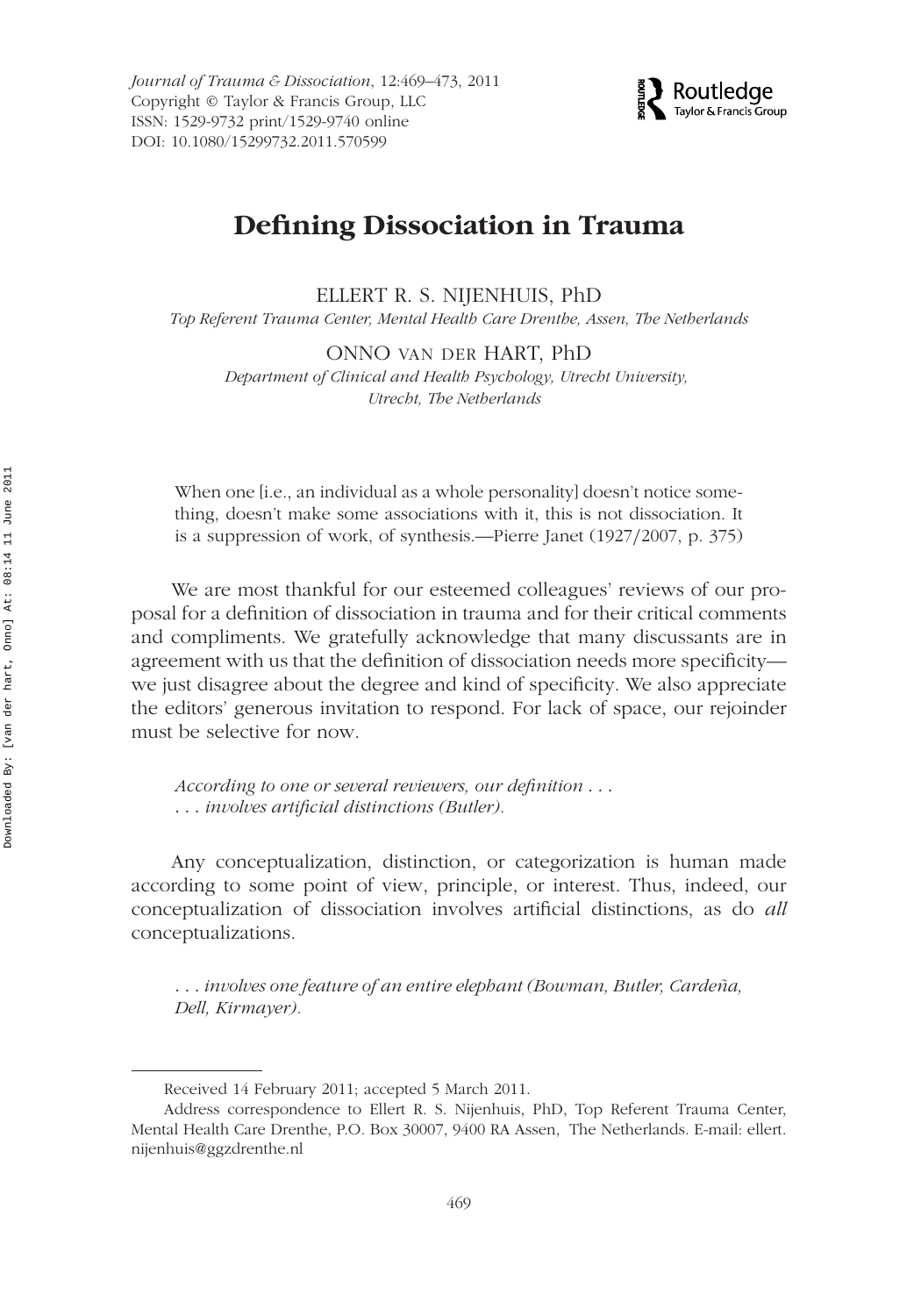Bowman's metaphor presupposes that the lowering and retraction of consciousness and dissociation of personality are different features of one "animal" (i.e., dissociation), rather than features of different species. But on what grounds does one decide that they are features of *that* one animal rather than two different animals?

With Brown and colleagues, we believe that the phenomena of *compartmentalization* and *experiential detachment* constitute features of more than one animal. One concern pertains to *convergent validity*. For example, although there are moderate correlations between these features, absorption correlates less with manifestations of dissociation of personality than different manifestations of divided personality correlate with one another. Also, extreme dissociation of personality is *not* associated with high proneness to fantasy. Alterations of consciousness can exist without a division of personality, and extreme lowered and retracted consciousness does not imply the division of personality. These and related research findings suggest that dissociation of personality and other alterations of consciousness constitute different empirical domains, though these domains may be correlated in some ways.

We are particularly concerned about the *discriminant validity* of liberal definitions of dissociation. Positive correlations (or family relations; Kirmayer) between "dissociation-like" phenomena (Dell) can coexist with *major* conceptual and empirical differences between them (e.g., men and women share many features but are conceptually and empirically also crucially different). Thus, dissociation of personality and detachment (absorption, fantasy—that, by the way, may constitute two different domains) include different correlates, which supports conceptual distinctions between them. For example, somatoform dissociation (a manifestation of dissociation of personality) is correlated among students and in the general population with reported traumatization beyond its association with absorption. This indicates that somatoform dissociation is more strongly associated with traumatization. Also, fantasy proneness is not or is hardly correlated with hippocampal and parahippocampal volume, whereas complexity of dissociation of personality, somatoform dissociation, symptoms of posttraumatic stress, and reported traumatization are strongly correlated with these volumes. Furthermore, women with dissociative identity disorder (DID) are hardly more fantasy prone than mentally healthy women and are less fantasy prone than borderline personality disorder patients.

Butler suggests that normative and pathological dissociative phenomena are related at the process level. With Janet (1907, 1927*/*2007) and Brown, we disagree with the idea that division of personality and "normative dissociation" (absorption, fantasy, daydreaming) involve similar mental and behavioral actions. Dissociative parts of the personality include different kinds of neural and psychophysiological organizations and reactions that are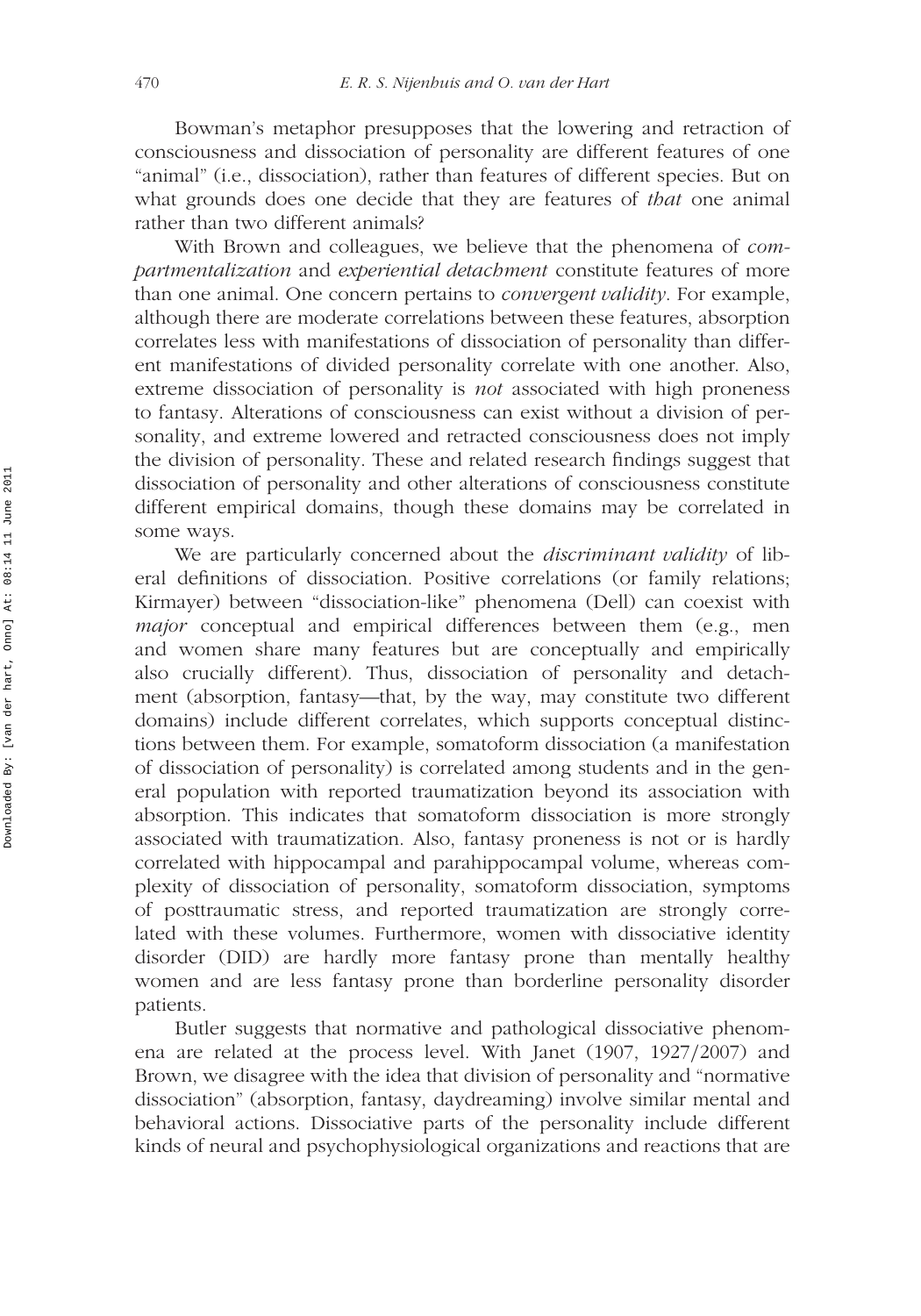not evident in normative dissociative phenomena. Thus, high fantasy-prone healthy controls who were instructed and motivated to simulate DID had very different biological reactions to reminders of threatening experiences than DID patients. However, we applaud Butler's suggestion to extend the study of the actions involved in dissociation of personality and normative dissociation.

Putting division of personality (compartmentalization) and absorption and still other alterations in consciousness (detachment) into one category for pragmatic reasons (Brown), we feel, does not particularly stimulate further clarification and distinctions that would be important to science and treatment.

#### *... is overly constrained (Bowman, Butler, Cardeña, Dell, Kirmayer).*

Whether or not our definition is overly constrained depends on the outcomes of empirical research and clinical experience. With Brown and colleagues, we feel that empirical data to date support our distinctions. We also believe that the definition is clinically useful. For example, individuals who fantasize having dissociative parts (false positives) and those who actually encompass such parts (true positives) require very different treatments.

*... is circular (Cardeña, Dell), absolutistic, dogmatic (Dell), and not empirically founded (Bowman).*

In our view, we have tried to define a particular domain of phenomena and distinguish them from other phenomena so that the convergent and discriminative validity of the demarcated domain and its mediating actions (processes) can be studied. Heuristics are open to empirical confirmation and falsification, and our definition and theory allow us to explore whether or not dissociation of personality involves its own signs*/*symptoms, dimension of complexity, actions, and correlates.

Our definition and theory are not truths carved in stone. In our view, the prime function of clinical and scientific conceptualizations and definitions is not to represent the world but to serve as tools that inspire treatment and research. The definition and theory suggest statistical, subjective, physiological, and neurophysiological differences between phenomena of dissociation of personality and other phenomena (some of which are correlated). For example, whereas division of personality involves *multiplication* of phenomenal self-models, absorption involves *suspension* of self-awareness (Butler, 2006).

Several hypotheses have already been derived from our dissociation definition and theory. The findings to date have been quite supportive, but further research is needed. Ongoing neuroimaging studies include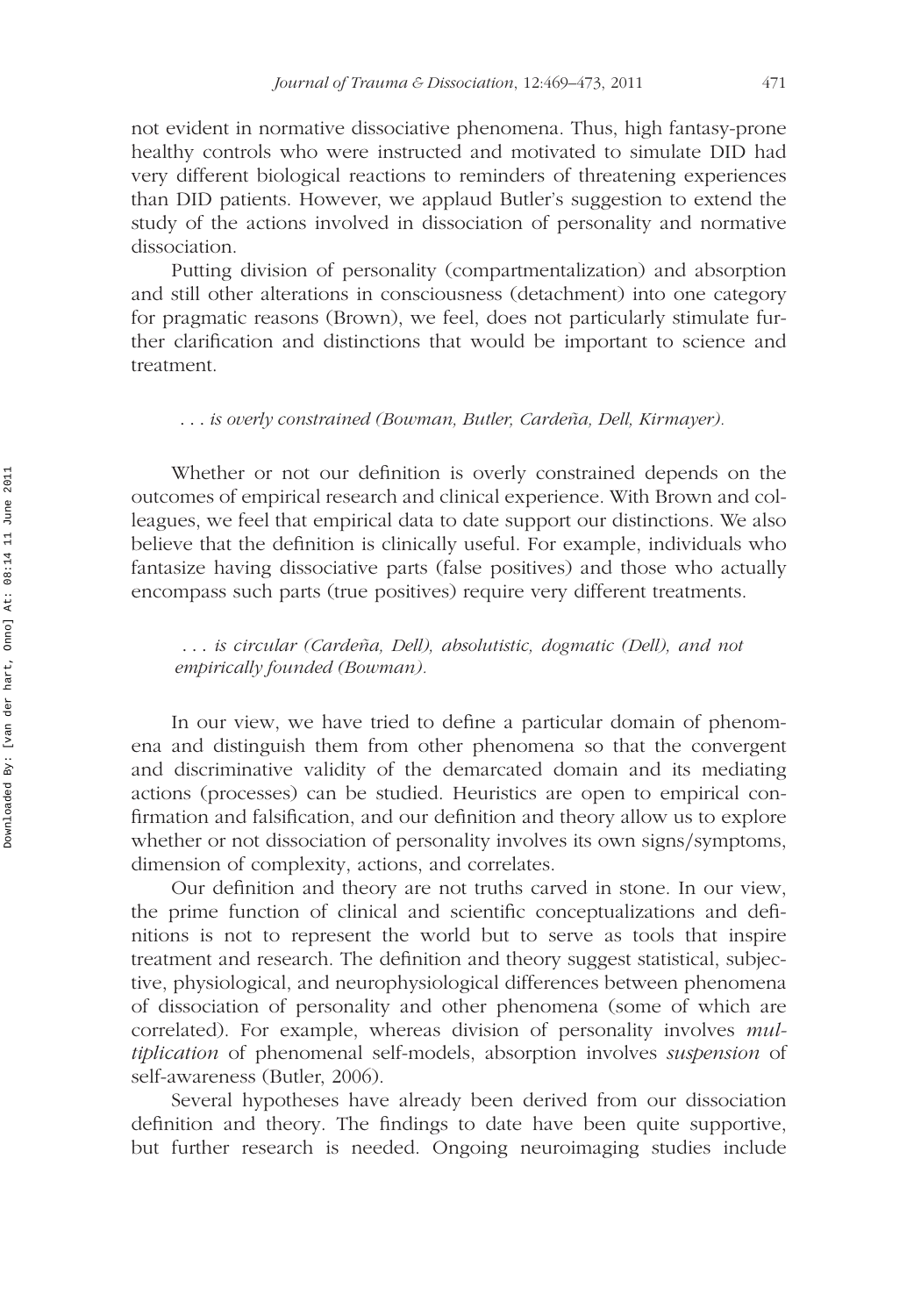patients with dissociative disorders, patients with posttraumatic stress disorder (PTSD), false positive cases of DID, and actors who are instructed to imagine*/*fantasize and enact dissociative parts. This work may show that these different groups engage in different actions (Butler). Also, our definition is consonant with Brown and colleagues' conceptual and empirical work on distinctions between compartmentalization and detachment.

*... divides what Janet united (Bowman).*

As the opening quote for this article indicates, Janet (1907) did not unite "dissociative retraction"—he never used this expression—and dissociation of personality but *distinguished* between dissociation and retraction of the field of consciousness.

### *... involves Janetian theory, not neuroscience and attachment theory (Bowman).*

Our definition and dissociation theory are biopsychosocial. The theory considers attachment disruptions and neuroscientific findings and offers neuroscientific hypotheses. Also, the understanding of dissociation as a division of personality was the general view of the 19th and early 20th centuries.

#### *... is tied to the theory of structural dissociation (Dell).*

Although this theory is consistent with the definition, the relation is not bilateral. Even if our theory were misguided in full or in part, this would not necessarily discredit the proposed definition of dissociation.

*... applies only to complex dissociative disorders (Bowman, Brown) and not to PTSD (Dell).*

We have proposed that simple trauma-related disorders, including PTSD, also involve dissociative parts with different phenomenal self-models and world-models. For example, we believe that during reenactments PTSD patients reconstruct a former "I" and "here and now" that they mistake for the actual I and here and now: In this regard, they are living in trauma time. These models remain unintegrated with the phenomenal models generated in current daily life, as shown in recurrent reenactments of traumatic experiences without resolution, recurrent avoidance of traumatic reminders, and recurrent hypervigilance. Consistent with the *Diagnostic and Statistical Manual of Mental Disorders* (4th ed.) description of dissociative flashback episodes (how are these different from other flashbacks, we wonder?) and